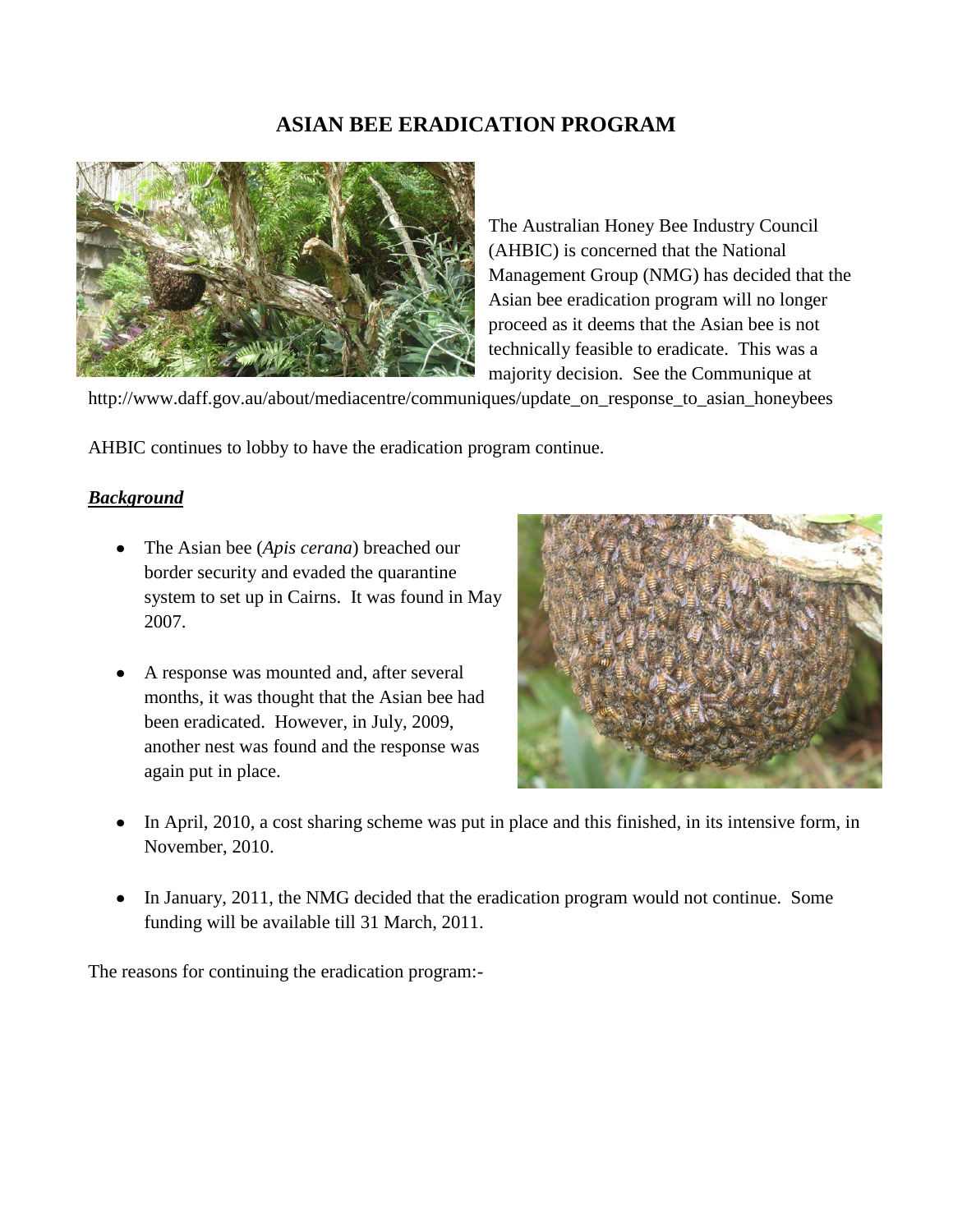## *The Asian bee*

- This is the Java strain of the Asian bee and is not like the strains of Asian bees in Thailand, China and Japan
- The Java strain cannot be kept in boxes, is aggressive, is not an effective honey producer, swarms prolifically and absconds at the slightest disturbance

## *Effect on the beekeeper*

- The Asian bee has established in the Solomon Islands where the number of managed colonies of European honey bees (*Apis mellifera*) (the ones we keep in Australia) dropped from 2,000 to five (5) in less than eight (8) years. This was because the Asian bee outcompete the European honey bee.
- The Asian bee reduces the beekeepers ability to keep the European honey bee.
- This is the third major quarantine breach for the beekeeping industry in less than 20 years. The previous ones were chalkbrood and the small hive beetle. Currently the small hive beetle is costing beekeepers in Queensland over \$2 million a year.
- The Java strain of the Asian bee is the natural host for one of the varroa mites *Varroa jacobsoni*. Previously this mite had not reproduced on the European honey bee but in recent times in Papua New Guinea, this mite has been able to reproduce on the European honey bee with disastrous effects. Although this current incursion does not have the varroa mite on it, any future breaches of quarantine could carry the mite. If the Asian bee is not eradicate, then this mite will have a ready reservoir in which to multiply and then maybe start reproducing on the European honey bee. This would be disastrous for the beekeeper

### *Effect on the environment*

- The Asian bee will take over the nesting hollows of native fauna. It can occupy small spaces
- The Asian bee will compete with native fauna for nectar and pollen
- The cane toad and rabbits have become established in the Australian environment. We believe the Asian bee will be just as bad, if not worse, than the cane toad and rabbits.
- Modelling shows that the Asian bee could spread all the way down the east coast to Victoria